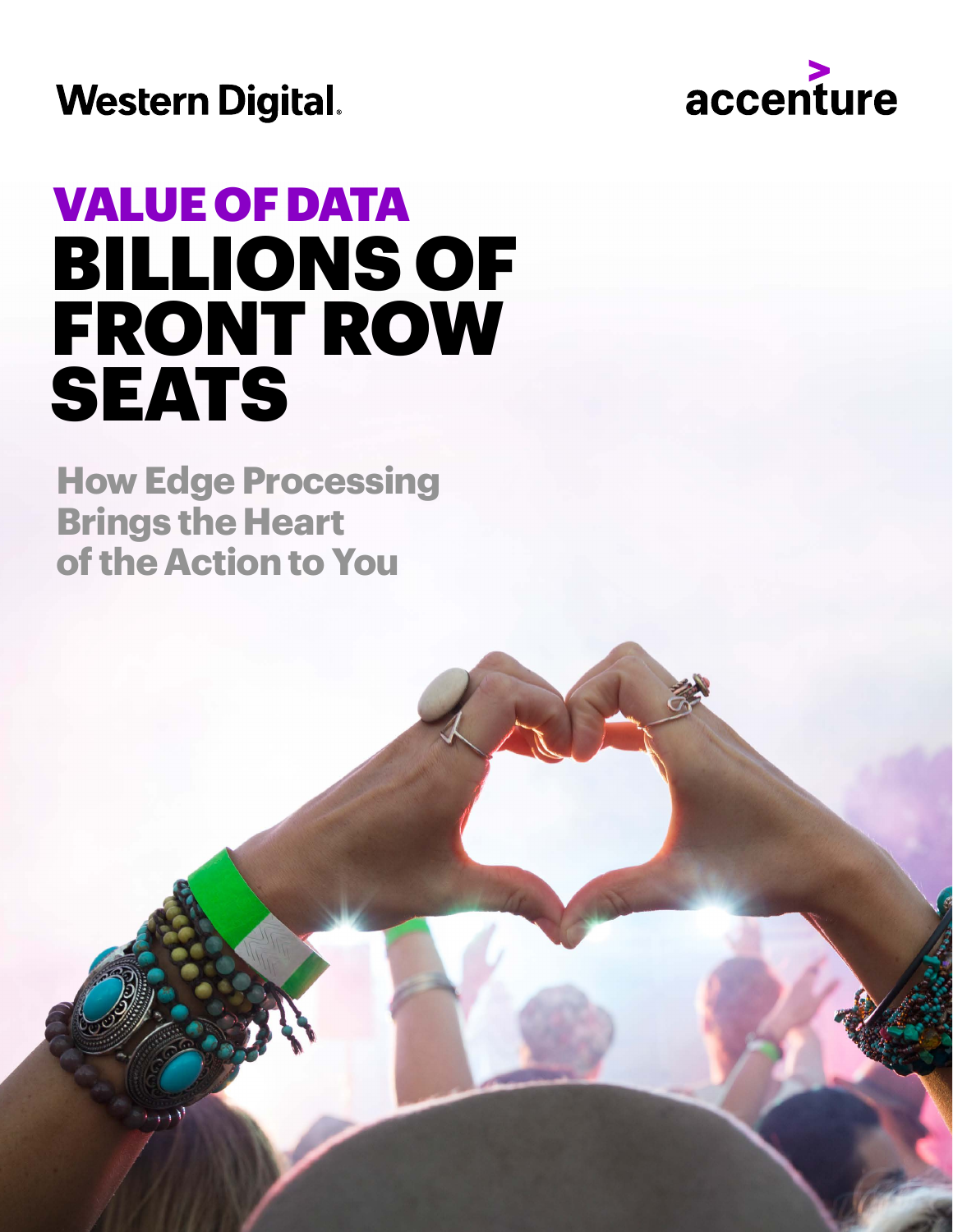**With brands and sports becoming increasingly global, the demand for new technologies that enhance the experience of connecting with live events presents a big opportunity:** 

**While an average of only 53,592 people were able to watch the 2014 FIFA World Cup in person in Rio de Janeiro, the global in-home audience reach amounted to more than 2.1 billion fans worldwide across 207 countries.** 

**With advancements in edge computing, a suite of three new technologies will enable the next generation of remote viewership, helping to generate \$63.5 billion in new revenue by 2030.**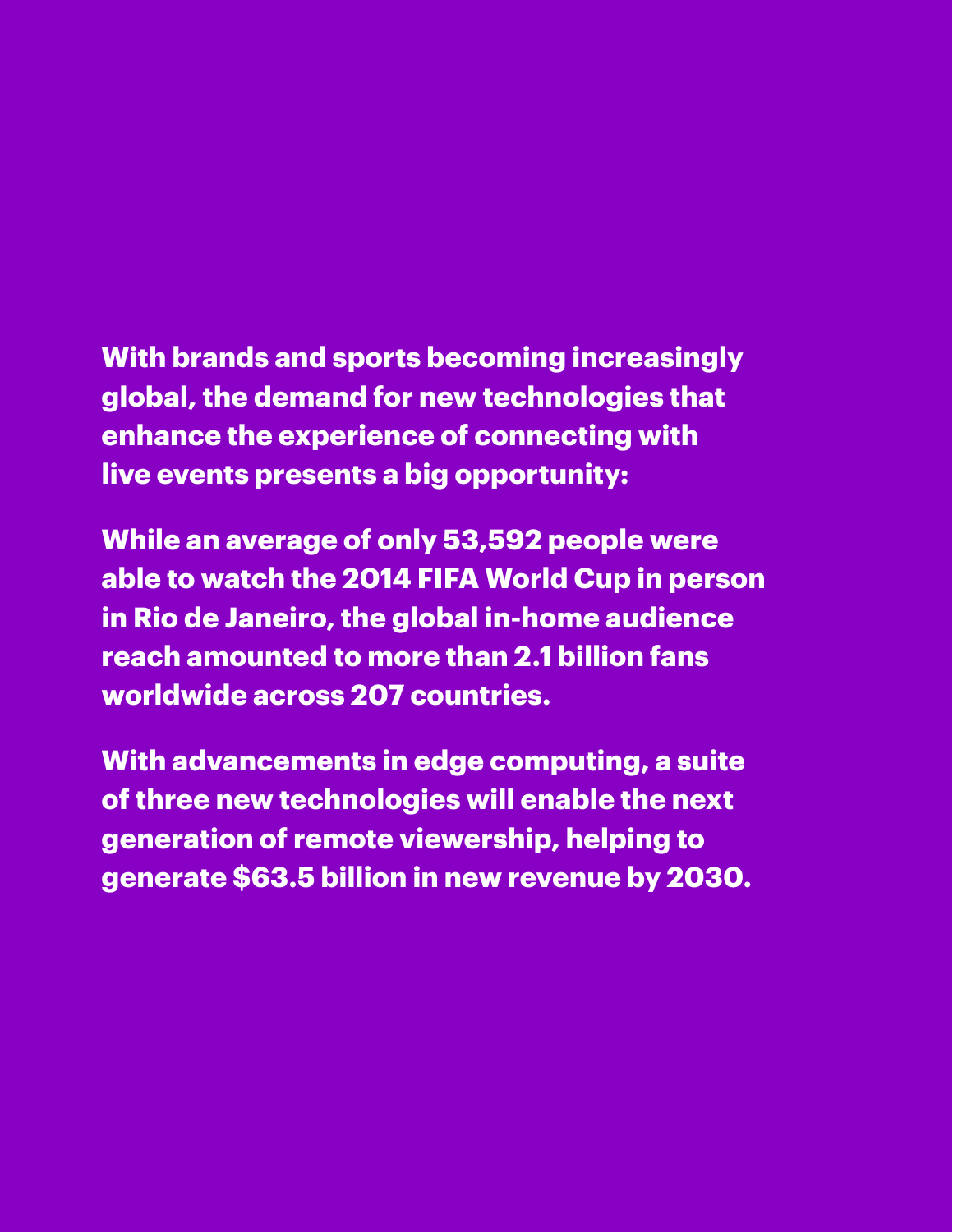

Plenty of research in social psychology details the human need for connection. In the era of instant communication, this need can be met instantly. That's one of the reasons why live video has grown exponentially in the past few years and is expected to grow 15-fold from 3% of internet video to 13% by 2021.<sup>1</sup> It reflects people's need to connect with far-reaching events as they happen.

This need to connect also is seen in the huge popularity of big live music, sports, and entertainment events. For example, global phenomenon Adele sold 750,000 tickets to her most recent tour in 2016-17—but she could have sold far more: An estimated 10 million fans actually tried to buy tickets in the United States alone, the vast majority of whom were ultimately disappointed.<sup>2</sup>

Then there's the **FIFA World Cup** soccer tournament, the every-four-year spectacle that captivates the world like no other sporting event. On average, only 53,592 lucky souls were able to watch a 2014 World Cup game in Brazil in person at one of the 12 stadia across the country.3 But an additional 2.1 billion fans around the world tuned in to watch the matches on television. Surely most if not all of those fans would have preferred cheering on their favorite teams from the stands.

The fact is, for an overwhelming number of fans, the two-dimensional and dull computer, television, and phone screen are the only alternatives to seeing Adele or the World Cup final live. And these viewing experiences haven't changed in the past few decades, leaving fans feeling dissatisfied and disappointed they can't be a part of the action.

But the next time Adele heads out on the road and the latest World Cup comes around, things could be dramatically different. There may be several new alternatives to experience her concert and all the World Cup matches that could come close to rivaling actually being there. And it all will be made possible by innovative virtual or augmented reality events driven by edge processing.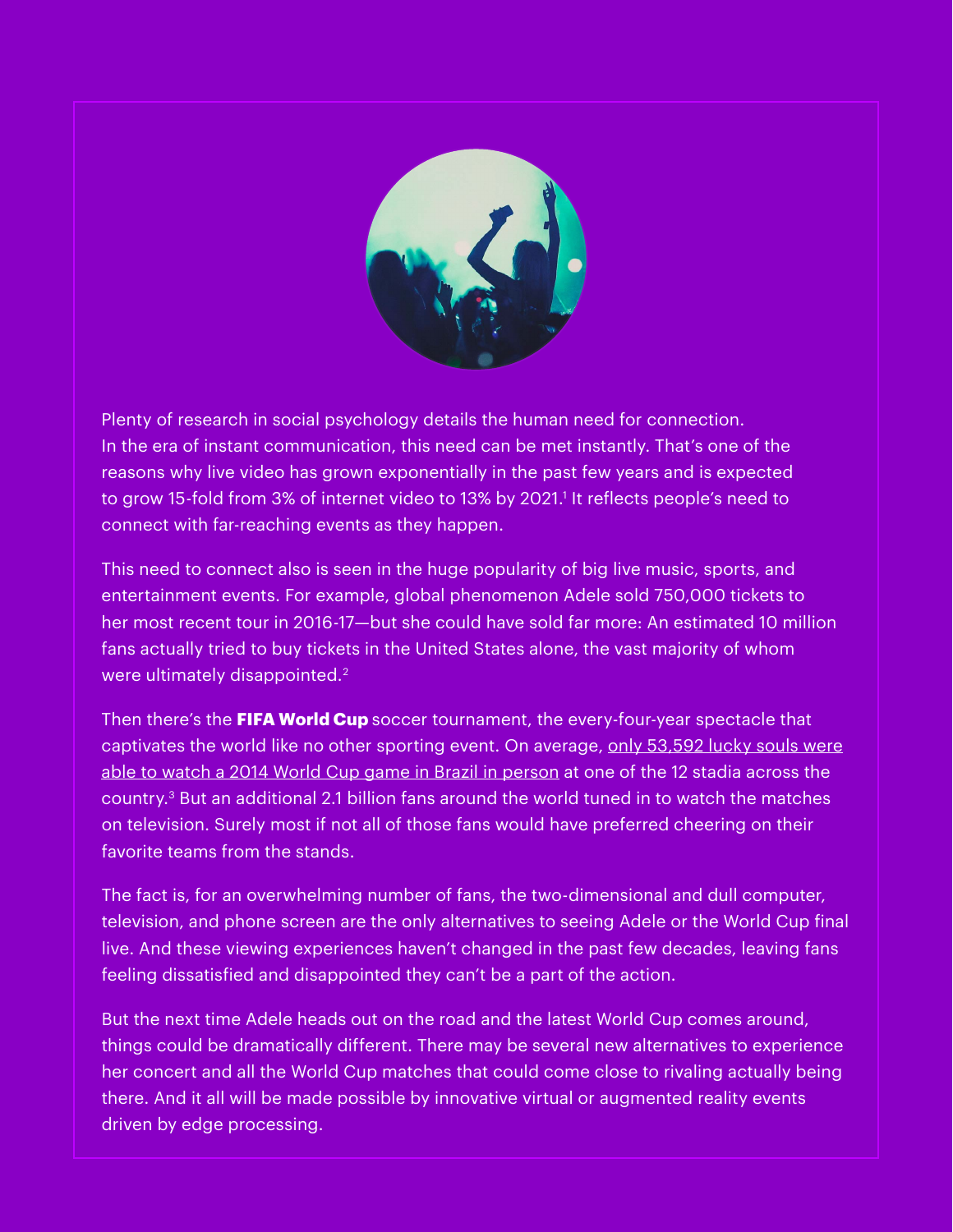## GETTING AN "EDGE" OVER LACK OF TICKETS

**As the preceding examples show, the demand for attending in-person live entertainment and sporting events far outstrips the supply of tickets fans can purchase. And that gap is growing exponentially as fans of artists and sports become increasingly global.** 

The reality is, an increasing number of people can't attend the events they want. This means not only more dissatisfied fans, but also billions of dollars of potential revenue left on the table by event promoters, performers, and sports teams.

But what if there are alternatives to attending events live that aren't subject to the practical issues of having only so many physical seats to go around or being able to present events in only so many cities? And what if these alternatives are so compelling—and that they still provide the social interaction that people crave—that fans would find them close enough to the "real thing" to be worthy of their time and money? Such alternatives are now possible because of the massive strides made recently in edge processing technology.

Broadly speaking, edge processing or computing refers to the processing of data outside of the traditional central data center. Gartner defines edge computing as "solutions that facilitate data processing at or near the source of data generation."<sup>4</sup> When used in the context of live entertainment, edge processing creates powerful new ways to monitor and manage sensor-based devices—such as virtual reality (VR), augmented reality (AR), and holographic solutions that promise a fundamental change in the remote viewing experience.

#### **Edge Processing: The Great Enabler in Live Entertainment**



Many of the technologies that will enable the future of remote viewing of live entertainment and sports events are driven by edge processing. By definition, edge processing creates powerful new ways to monitor and manage sensory-based devices—such as virtual reality (VR), augmented reality (AR), and holographic technology—take local actions based on incoming events and data, and provide visualization capabilities locally and remotely.5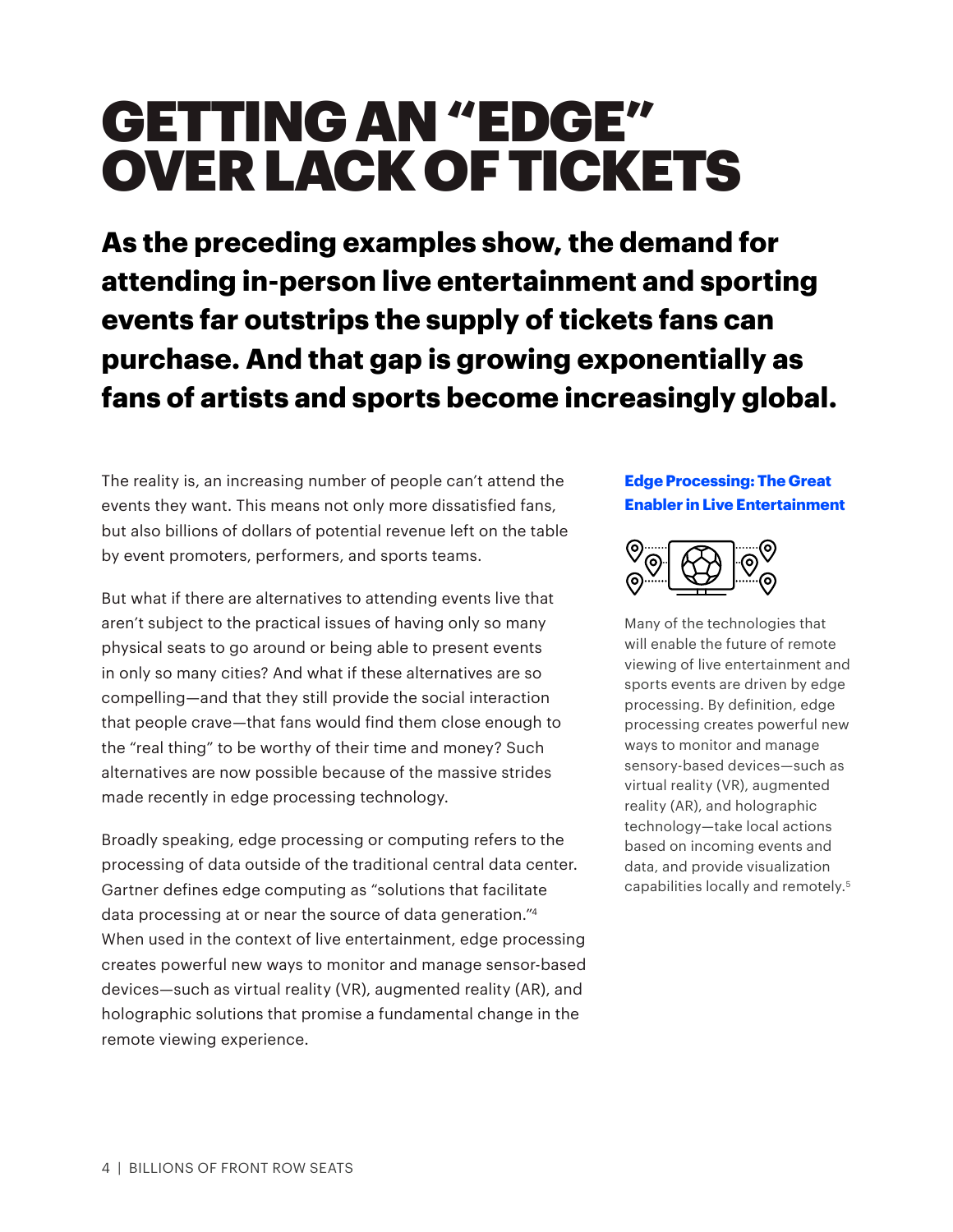Think about what fans have access to today. Despite all the advancements in technology in the past decade, the experience of watching live events remotely has hardly changed. The millions of fans who can't attend live concerts, sports games, or shows are limited to Pay-Per-View or streaming online at home (or, maybe, watching at a local bar). But these options pale in comparison to "being there." That's because, from a viewer's point of view, the streaming or broadcasting experience involves simply receiving information that's captured at and sent from the source (i.e., the event) which vastly differs from the ability to interact with the performers or athletes, and with each another, at a live event.

**Edge computing offers the potential to transcend streaming's flat, one-way transmission of information by enabling a suite of technologies to boost the level and quality of access to live entertainment—offering fans an immersive, social experience comparable to attending in person. Two scenarios illustrate this enticing potential.**

### **TWO SCENARIOS ILLUSTRATE THIS ENTICING POTENTIAL:**

**01** [At-home VR/AR: Redefining the couch-watching experience](#page-5-0)

**02** [Location-based Solutions: Bringing the Social Aspect to Remote Fans](#page-6-0)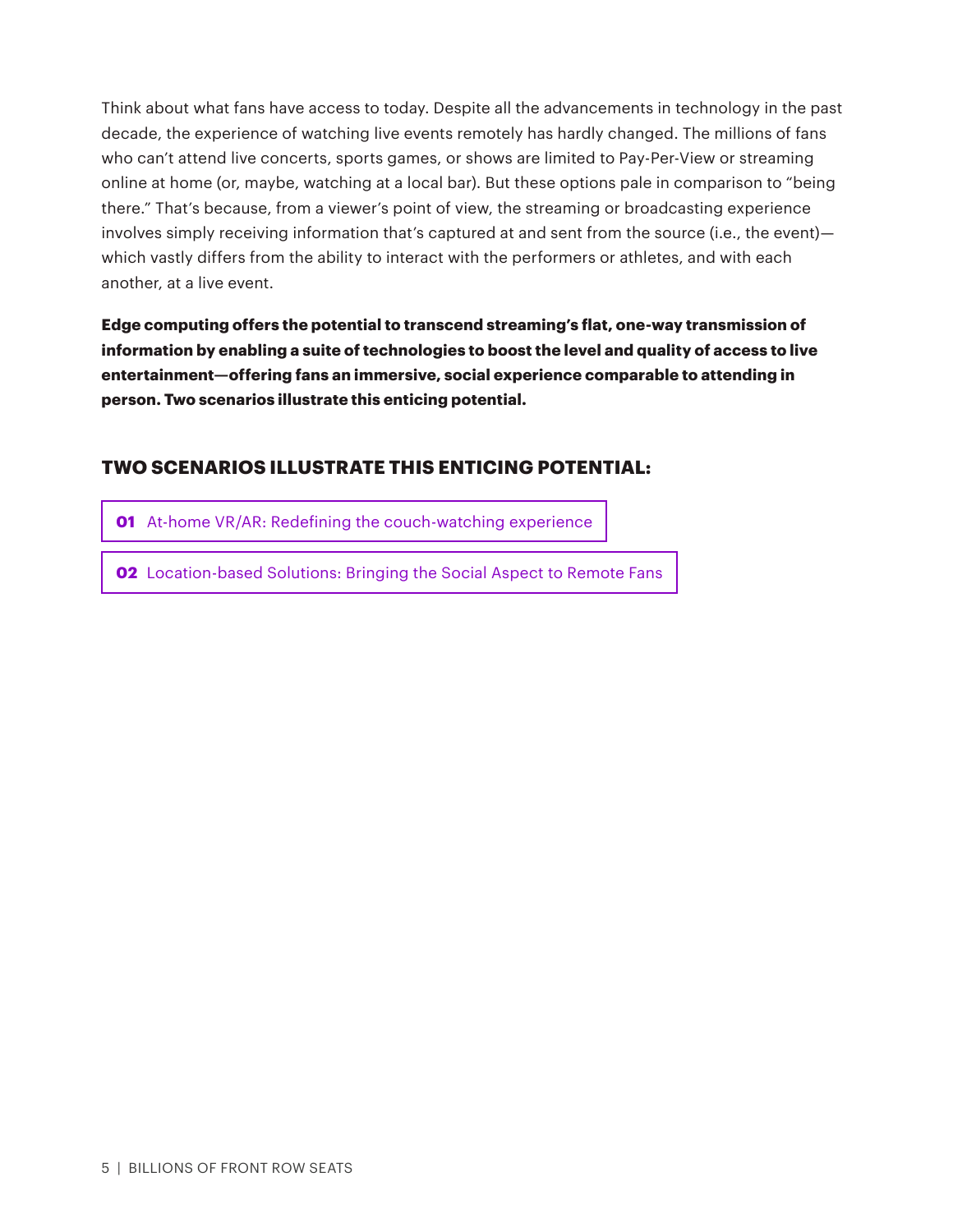## <span id="page-5-0"></span>SCENARIO 1 AT-HOME VR/AR: FROM COUCH TO COURT SIDE

**One possible application is using consumer-grade, low-cost VR/AR head-mounted displays (HMDs) in the home, which is a nascent but growing market.**

According to a Gartner survey, **12% of American households now have a VR headset,**<sup>6</sup> and nearly \$2.5 billion was invested in VR/AR in 2017.<sup>7</sup>

Here's how it would work: Fans at home don a VR headset and stream the concert, game, or show live, allowing them to have a fully immersive experience, interacting with others watching, as if they were there. Behind the scenes, edge computing technology helps produce a low-latency, real-time immersive experience for users by capturing their movement and interactions. Highly tailored advertisements are presented during the downtime moments of the live streaming, enabling fans to buy a band's t-shirt or a replica team jersey directly in the VR stream. Unlike traditional forms of TV advertising in which generic ads are displayed, in-app VR ads will be relevant to each fan to create a highly-personalized experience.

At-home VR/AR would be a huge plus for many fans, but particularly those who are disabled or ill and unable to attend events in person. The technology would, for example, allow a bedridden person to "attend" the upcoming Adele concert she eagerly wants to see without having to leave her house.

#### **VR Adoption Requirements**



VR streams must be duplicated twice to stream individually to both eyes. Unsurprisingly, **dual streams require a lot of bandwidth.** A 720p VR stream takes at least a 50 Mbps connection to avoid motion sickness from low latency. The problem, however, according to Akamai's State of the Internet Report, is that the average US household only has an average of 12.6 Mbps. However, as 5G infrastructure becomes more highly proliferated in the years to come, VR adoption will take on even greater adoption. In fact, according to ABI Research, 5G will bring about a "10x improvement in throughput, a 10X decrease in latency, a 100X improvement in traffic capacity, and a 100X improvement in network efficiency," over 4G.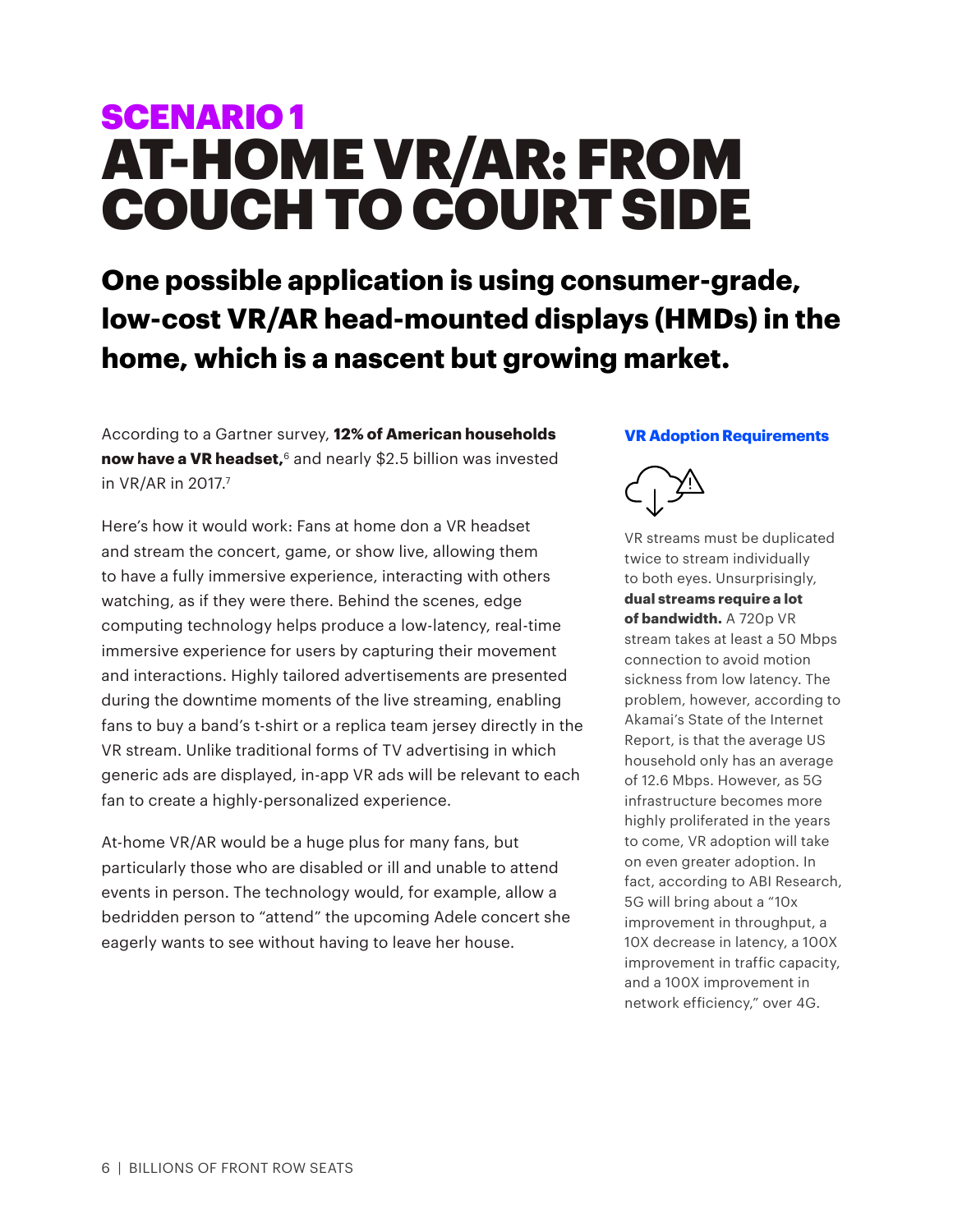## <span id="page-6-0"></span>SCENARIO 2 LOCATION-BASED SOLUTIONS: BRINGING THE SOCIAL ASPECT TO REMOTE FANS

**Another option would be to host live viewing events in physical locations for fans to gather and interact with each other.** 

This could take the form of holographic projections of live events at big venues. Similar to watch parties where the home teams open up the stadium for fans to sit and watch the game on the jumbotron while the team is away, fans could go to a local stadium or arena to view the live event in person and have a social experience of interacting with other fans in the same location—and, importantly, without having to wear an HMD. Japan was ahead of the game in thinking this way: Its 2010 bid for the 2022 World Cup proposed broadcasting games live with holographic visuals to stadiums across the world.<sup>8</sup>

While this may sound like futuristic, far-fetched science fiction, it really isn't. Now-available edge computing technology can collect the real-time motions and sounds of players or performers from volumetric data and transmit the data in the form of holograms populated by voxels, which are pixels in a 3D space to other sites. The holographic visuals will look like the real players and performers—offering the perfect combination of social interactions and real-time live entertainment.

Now-available edge computing technology can collect the real-time motions and sounds of players or performers from volumetric data and transmit the data in the form of holograms populated by voxels, which are pixels in a 3D space to other sites.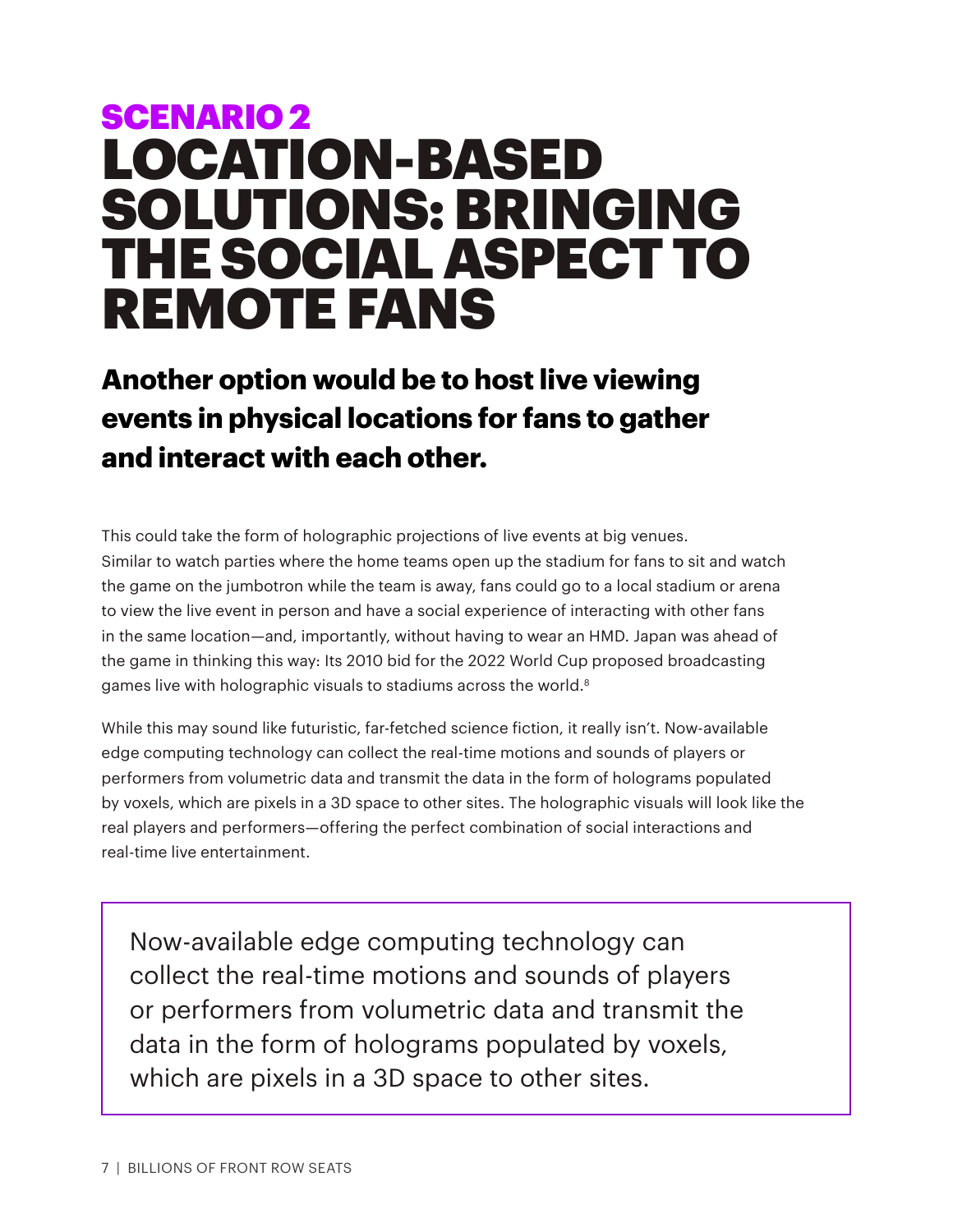## **A second location-based option would be VR/AR "viewing parties" at smaller-scale venues such as movie theaters.**

Fans would wear higher-end VR devices—more sophisticated than the HMDs they have at home to view the event. **IMAX**, for one, is convinced this future is here. The big-screen movie theater giant has set aside \$25 million to fund the creation of new content for its IMAX Experience Centers.<sup>9</sup>

The concept of using movie theaters for live streaming is nothing new. It was pioneered by the **New York Metropolitan Opera** back in 2006, which since has been broadcasting to more than 2,000 theaters around the world to about 2.7 million people each year.<sup>10</sup> Opera fans pay \$20 to watch the performance broadcast live at their local participating theater much less than any in-person standing-room ticket (if they could even get one).

The repurposing of the movie theater for VR/AR "viewing parties" is the logical next step for movie theaters looking to enhance patrons' viewing experience and provide a more social, engaging atmosphere. In this scenario, fans would pay around \$30 to use high-end VR equipment to immerse themselves in a fully digital experience. Quickly advancing VR technology, with the ability to toggle between virtual reality and reality with the simple press of a button, will enable fans to interact with their friends and family sitting by them without having to remove the HMD each time they want to talk to each other. And patrons will be able to order food and beverages while they fully immerse themselves in the live game or performance. Again, edge computing drives the experience, gathering data on how the user moves in real time and processing it to create zero-latency interactions. Screen-time or being "plugged-in" were once believed to be taboo in social interactions, however, now go handin-hand with social experiences, helping to compliment and elevate social interactions.

Besides simply offering fans the chance to attend an event they otherwise couldn't because of geographic constraints (most people can't simply fly to the Big Apple every weekend to see the Met live), there's the economic upside: **People can have a near-lifelike experience at a fraction of the cost of seeing it live.** For instance, the least-expensive ticket for this year's World Cup final game is \$455 (the most-expensive is \$1,100).<sup>11</sup> For less than one-tenth of that, people can experience the game with other fans in a highly social, virtual setting.



#### **\$63.5 billion in Value Generated from Remote Viewing**

Analysis shows that by 2030, \$63.5 billion in revenue will be generated from VR/AR streaming, holographic projections, and VR "watch parties" of live entertainment and sports events. A majority of this is generated from streaming fees, but a substantial amount comes from auxiliary sources including concession stand sales and targeted advertising.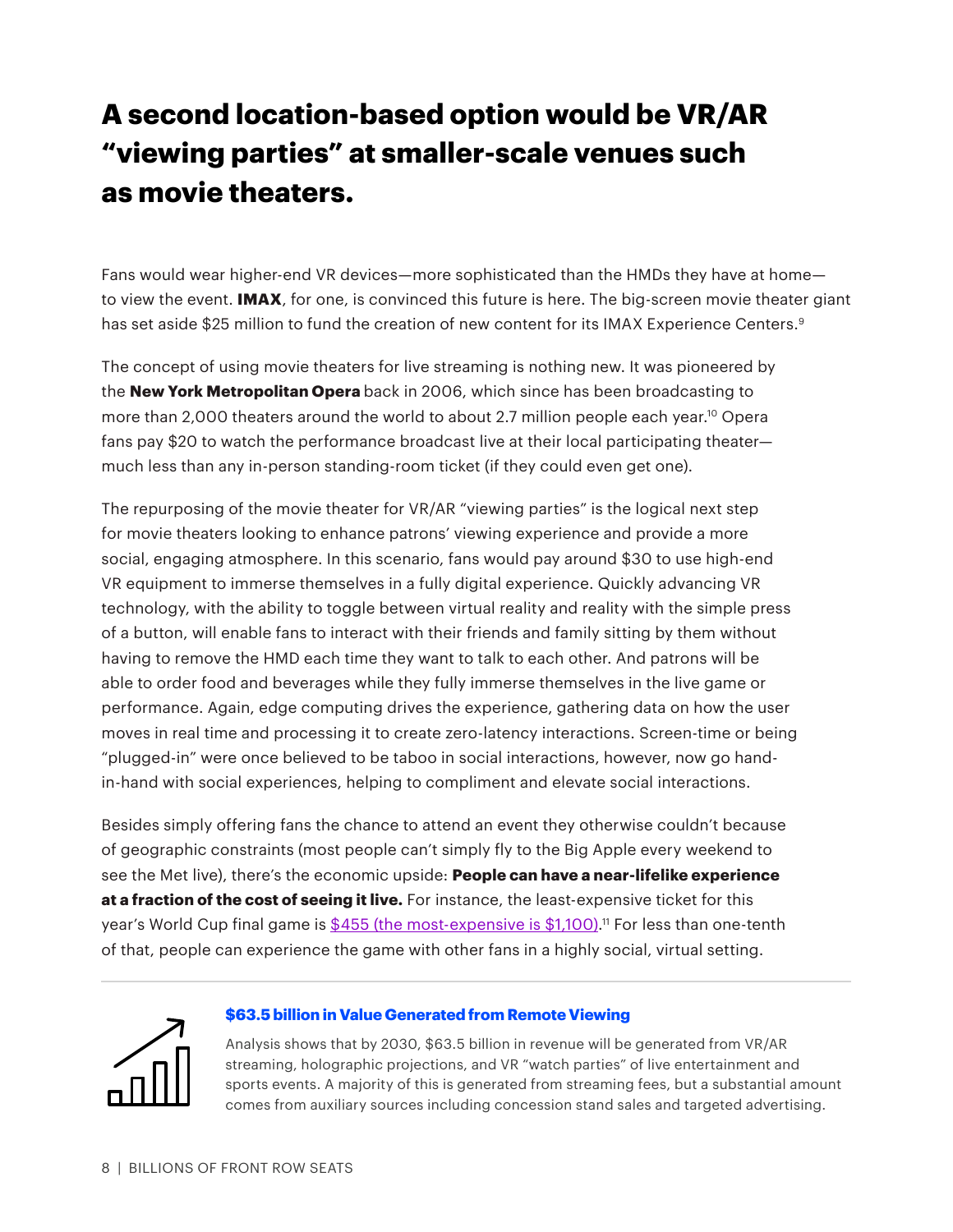# WHAT'S THE VALUE?

## **There's clearly far more demand—in fact, at least 13 times more—for live events that currently can't be met because of space and geographic limitations.12**

But a combination of edge computing and VR/AR could enable promoters, artists, and sports teams to capture a large chunk of the billions of dollars of untapped revenue from fans who are willing to pay to experience live entertainment events, but can't. Not only that, they could significantly boost advertising revenue associated with their events: With millions of people strapped to a VR headset, brands can deliver highly targeted ads to an entirely new (and massive) audience.

### **HERE'S HOW THIS NEW REVENUE POTENTIAL BREAKS DOWN:**

**01** [At-home Viewership: \\$40.5 billion](#page-9-0)

**02** Location-based Participation: \$22.9 billion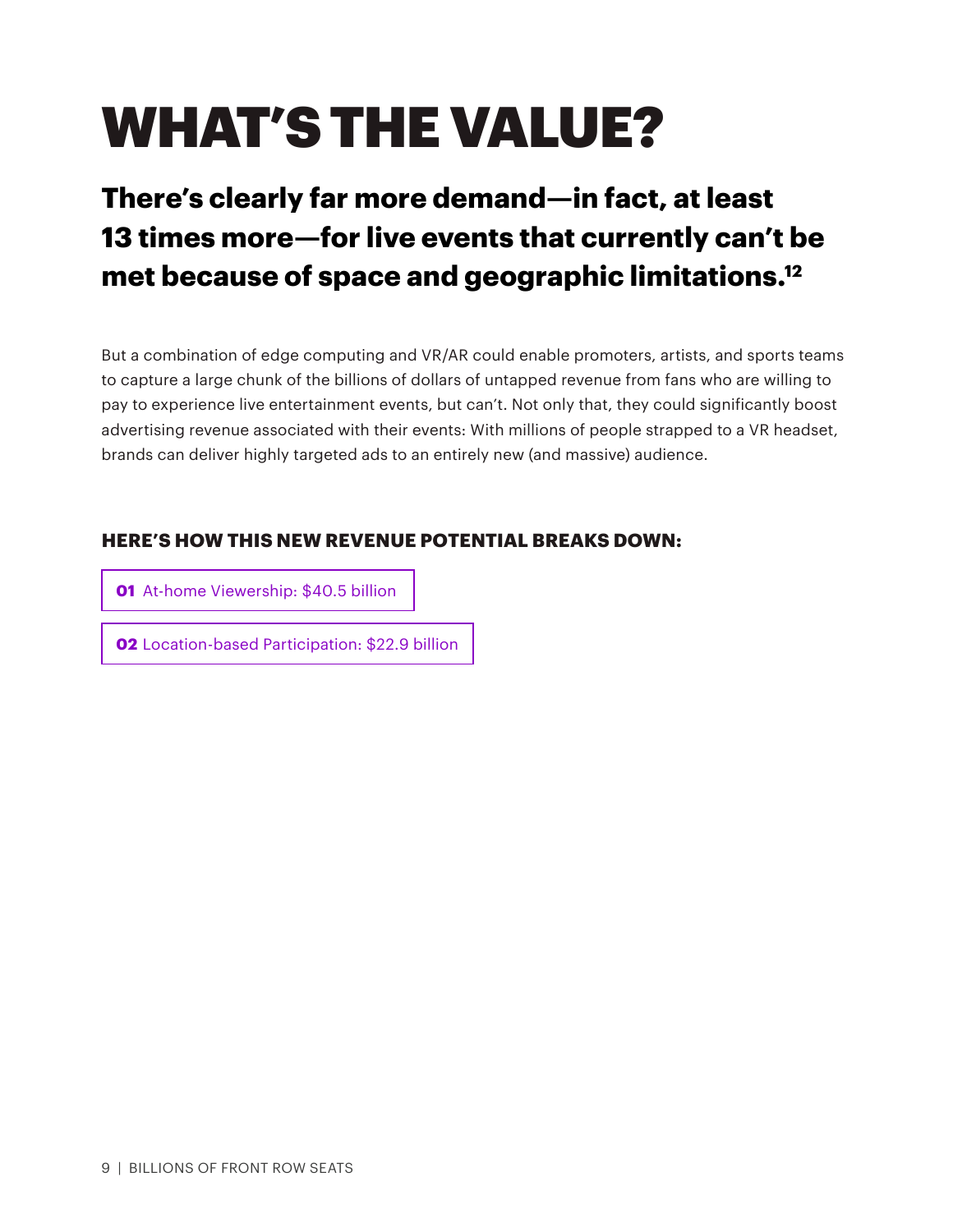## <span id="page-9-0"></span>PROJECTION 1 AT-HOME VIEWERSHIP: \$40.5 BILLION

## **Research shows that 59% of sports fans prefer to watch sports in the comfort of their own home.13**

This segment of fans presents a huge opportunity for at-home usage of VR/AR devices. Using the eSports industry<sup>14</sup> as the baseline for VR adoption and NFL viewership<sup>15</sup> for the overall in-person and remote viewership, we estimate live sporting events could drive \$30 billion in revenue from streaming fees. Similarly, with the music festival industry as the baseline, our analysis projects \$9.8 billion in revenue for at-home VR streaming revenue from live music events. Targeted ads could generate an additional \$740 million in incremental advertising revenue, based on Facebook's average CPM.16

**The potential benefits of VR/AR adoption for at-home viewership are significant:**



We estimate live sporting events could drive **\$30 billion** in revenue from streaming fees.



Our analysis projects **\$9.8 billion** in revenue for at-home VR streaming revenue from live music events.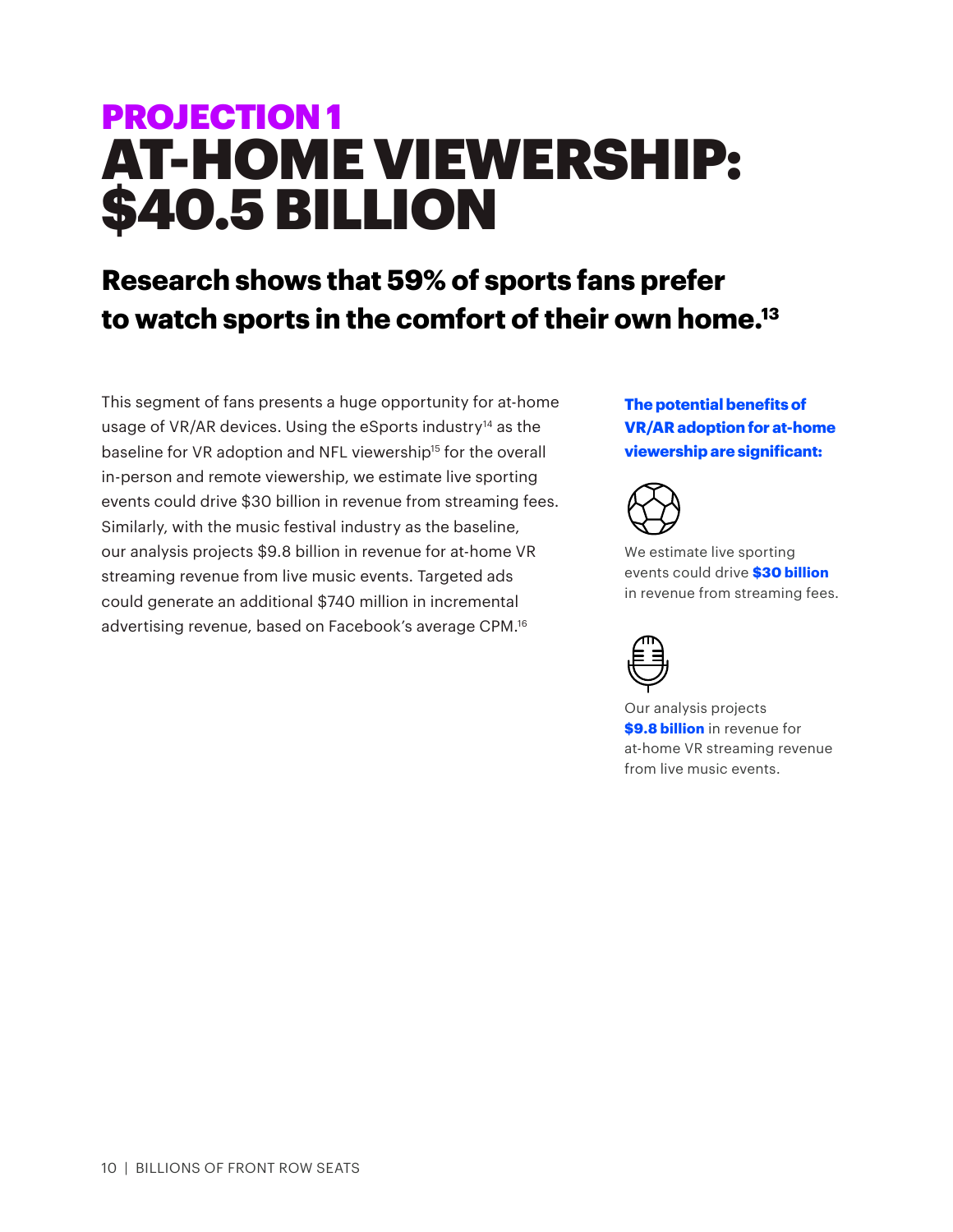## POTENTIAL 2 LOCATION-BASED PARTICIPATION: **\$22.9 BILLION**

## **As mentioned earlier, location-based solutions could take the form of holographic projections or VR/AR viewing parties.**

As mentioned earlier, location-based solutions could take the form of **holographic projections or VR/AR viewing parties.**  The former comprises a subset of remote viewers who want to attend an event live, but can't purchase a ticket due to limited availability. Combining the number of global sporting events and the number of top stadiums and arenas around the world, with the conservative end of the cost of live-VR experiences, we estimate \$3.7 billion in ticket sales could be generated through life-like holographic projections in local stadiums and arenas. Given the nature of the venue, concession revenue could bring in an additional \$1.8 billion. All in, holographic projections of live games stand to generate north of \$5.5 billion.

The other form of location-based experience, **VR/AR viewing parties,** promise to transform VR viewing from an isolated, solo experience into a completely social experience on par with what people want and would encounter at a live-entertainment event (assuming VR technology continues to progress at its current pace). This, in turn, can be a lifeline for traditional movie theaters that are struggling to keep pace with changing customer expectations to reverse declining revenue. In fact, VR is perfectly positioned to become an important part of theaters' current efforts to transform movie-goers' experiences—which to date have centered on installing reclining chairs and adding amenities such as food and drink service. As previously mentioned, movie theaters around the world already broadcast live shows. Adding VR to enhance the overall viewing experience is the logical next step.

#### **Location-based experiences also have incredible potential:**



Holographic projections of live games stand to generate over **\$5.5 billion**.



**\$3.7 billion** in ticket sales could be generated through life-like holographic projections in local stadiums and arenas.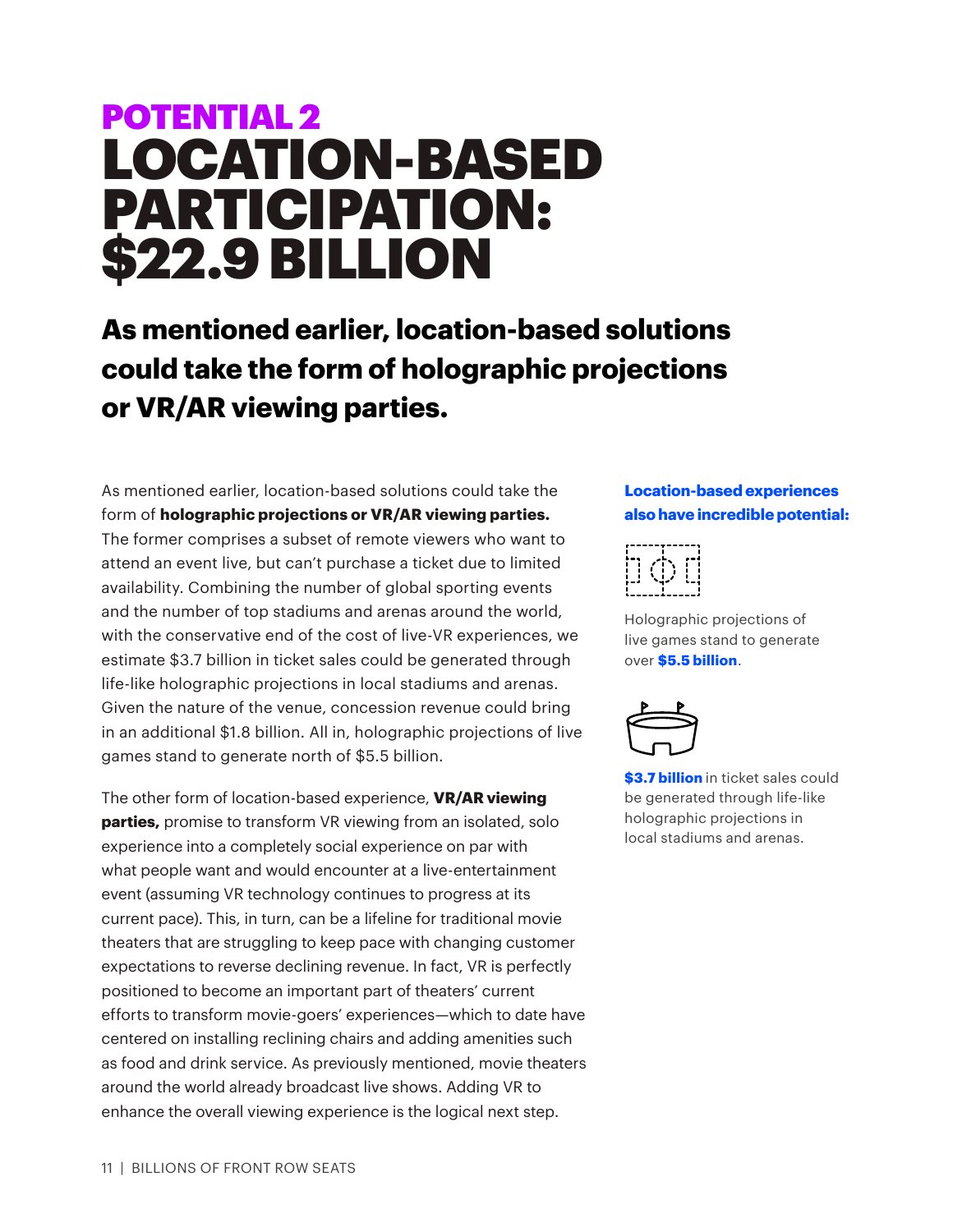Applying the average ticket cost to watch a movie in a luxury theater to percentage of theaters adding new innovations and upgrades, we estimate VR live streaming in theaters could drive \$11.7 billion in fees. And there's more in concessions. According to the North American Cinema Exhibitor Report, average concession food spend accounts for roughly 48% of the average ticket price.<sup>17</sup> Applying this proxy, movie theaters offering live entertainment events in VR/ AR could see \$5.6 billion in additional revenue uplift. A further \$196 million from advertising revenue could come from targeted ads delivered during VR watch party experiences.

All told, that's a conservative estimate of **\$17.5 billion in untapped revenue**—clearly an attractive proposition for event promoters, artists, and sports teams.

But other parties also stand to benefit. For example, VR headset companies such as Google, Oculus, HTC, and Samsung can expect their sales to jump as adoption of both consumer- and commercial-grade VR headset gear accelerates. Additionally, not only will jobs be created for technical employees who will be needed to manage and run location-based VR technology, existing employees who work at local stadiums and arenas will be in greater demand as these facilities augment their traditional live events with virtual ones—thus cutting the number of days the venues sit idle.

Finally, of course, there are the fans, who will have many more opportunities to experience their favorite artists or sports teams in ways they couldn't before—and in settings that still offer the social connectedness they value. While that's a boost for all fans, it's especially important to disabled fans, who typically lack dedicated seating at live events and, on the rare occasion they are offered such seating (if they're even able to leave their home), usually have to sit apart from the people they've come with.

Thanks to advancements such as Oculus Venues, which recreates the in-person experience of watching a live event together,<sup>18</sup> this community will finally have equal access to live entertainment events that otherwise weren't available to them—and be able to experience them with their friends and family.

Fans will have many more opportunities to experience their favorite artists or sports teams in ways they couldn't before—and in settings that still offer the social connectedness they value.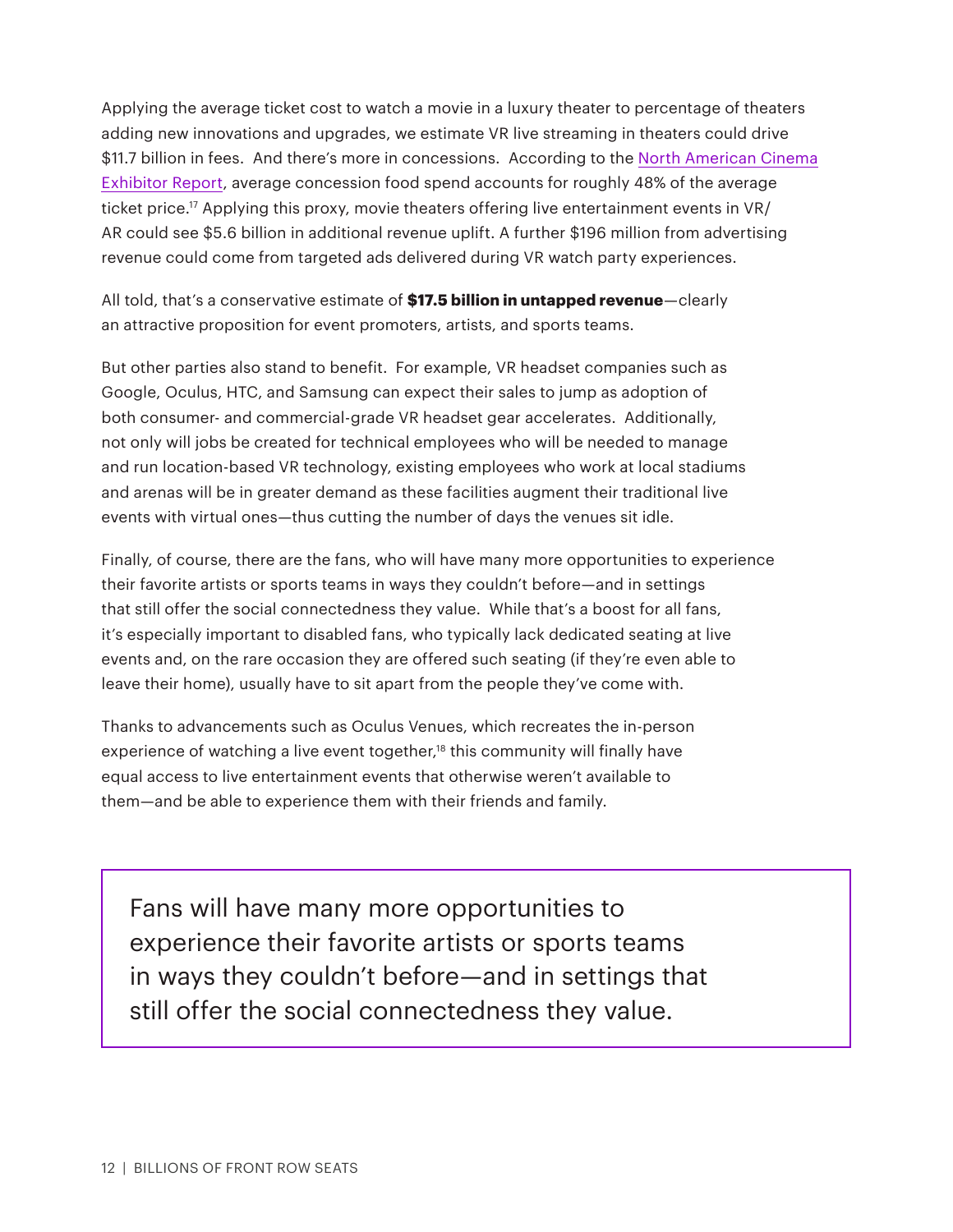## BRINGING LIVE, SOCIALLY RICH EVENTS TO THE WORLD

### **It's certainly true that the internet has brought the world much closer together.**

One highly visible manifestation of that is how local phenomena can grow into a worldwide obsession. This means performing artists and sports teams can now have fans in far-flung corners of the world eager to connect with, learn about, see, and hear those they follow, and share their experiences with other like-minded people.

Edge computing-driven VR/AR solutions can meet that demand, as well as overcome the constraints of limited ticket availability (and typically high costs) for live events. This is certainly a boon for fans—such as the disabled teenager who can't leave the house or the cash-strapped family who wants to attend a big game but simply can't swing it financially. And for artists, teams, and promoters, it opens up incredible potential to tap new revenue streams that simply don't exist today.

Of course, investments will be required. Both in-home and location-based solutions will require investments in much more computing and storage firepower. Storage needs, for instance, could grow exponentially based on an estimated 21,000 petabytes of data being transmitted by VR devices in 2021 and as much as 136.500 petabytes by 2030.19 Furthermore, 5G infrastructure, 5G radios, and GPUs will need to be widely proliferated and drop considerably in cost in order for these edge-enabled technologies to be widely adopted. There also will be additional costs associated with location-based solutions, which will include local venue rental (e.g., stadiums, arenas, or movie theaters), associated labor, and technology infrastructure. Still, for major, globally popular events, the revenue potential far outweighs the added costs.

#### **With great(er) computing power, comes great data responsibility:**

| G | . I 0 |  | $\cdots$ |  | $\bullet\bullet\bullet$ |
|---|-------|--|----------|--|-------------------------|
| o | . I 0 |  | $\cdots$ |  | $\bullet\bullet\bullet$ |
|   |       |  |          |  |                         |

According to Juniper Research, data consumption from wireless VR/AR headsets will reach **21,000 petabytes** in 2021—equivalent to the amount of data from streaming 3 billion hours of 4K video.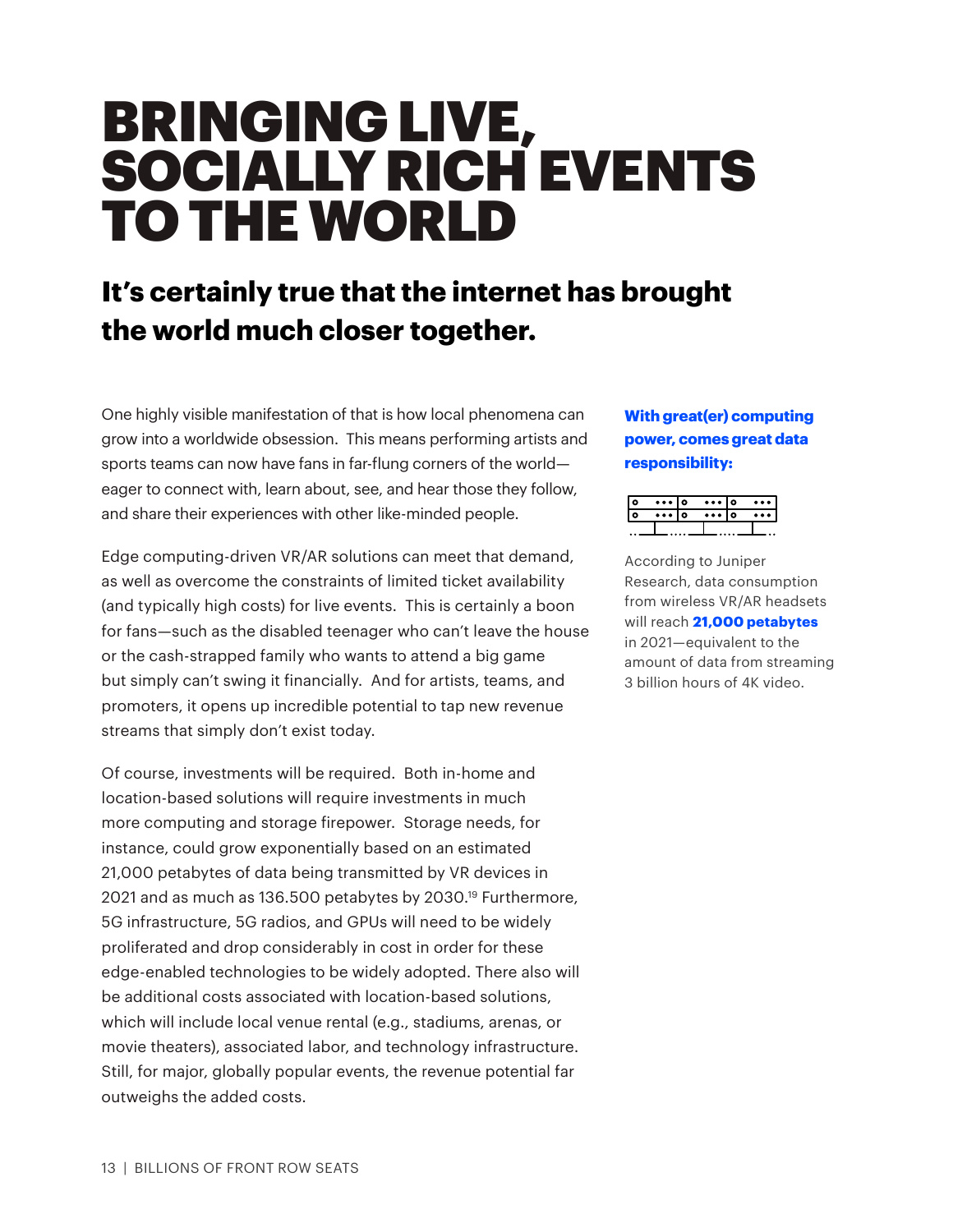And there's another reason beyond revenue that can make these solutions so attractive: With fans anywhere in the world being able to experience the same event at the same time, in the same way as if they would live, it could eliminate the need for long, physically demanding tours that take their toll on performers. That would seem to appeal to Adele, who announced after doing 107 shows on three continents in 10 months that she was taking a 10-year hiatus from touring.<sup>20</sup> She might reconsider if "touring" meant playing a single show once a year that tens of millions of her fans around the world could share with her.

Maybe she should ask ABBA what it's like. The legendary Swedish musical group has announced plans to tour Australia in 2019 as holographs of themselves as they looked during their 1970s heyday. The potential to entertain hundreds of millions of fans around the world in a socially engaging, immersive experience from the comfort of home is certainly attractive to the band's Benny Andersson. "We can be on stage while I'm home walking the dogs," he noted. "I don't have to leave my house."<sup>21</sup>

### **That sounds like a win for everyone involved.**

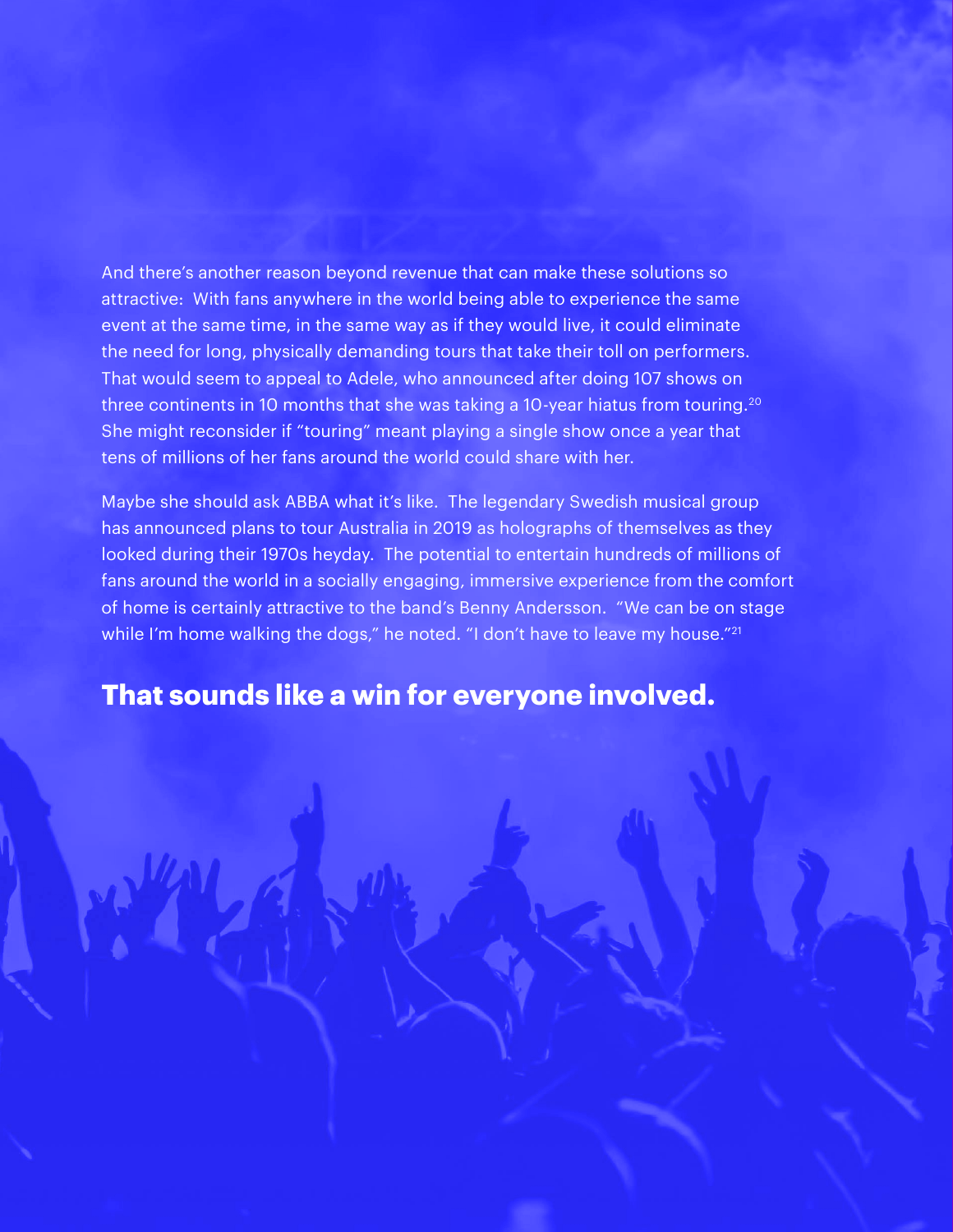## APPENDIX:THE VALUE OF EDGE PROCESSING IN LIVE ENTERTAINMENT

### **ASSUMPTIONS**

- VR adoption rate is extrapolated from eSports baseline of VR adoption for live streaming at 0.74%
- Global number of in-person sports attendees based on attendance of top 20 global sporting events in 2016

**VALUATION APPROACH**

- Global number of in-person music concert attendees based on the total tickets sold from the top 100 music tours of 2017
- Average seating capacity of top global stadiums is 70,000
- Average seating capacity per movie theater screen is 250
- Average streaming ticket price based on a percentage of the in-person live ticket price and adjusted based on premium of viewing experience

| Number of global remote viewers of live sporting/music events |  |  |  |
|---------------------------------------------------------------|--|--|--|
| x % of viewers who prefer to watch at home                    |  |  |  |
| x % of online streamers willing to pay for live content       |  |  |  |
| x % VR adoption                                               |  |  |  |
| x \$ per VR live stream                                       |  |  |  |
| Total Revenue from At-Home VR Streaming + Ad Rev.             |  |  |  |
| Number of top global sporting events per year                 |  |  |  |
| x # Average capacity per stadium/arena                        |  |  |  |
| x # of stadiums/arenas participating                          |  |  |  |
| x % occupancy rate                                            |  |  |  |
| x \$ per holographic ticket                                   |  |  |  |
| <b>Total Revenue from ticket sales + Concession Revenue</b>   |  |  |  |
| Number of movie theater seats globally                        |  |  |  |
| x % of theaters adopting new innovations/upgrades             |  |  |  |
| x % of seats equipped with VR capability                      |  |  |  |
| x % occupancy rate                                            |  |  |  |
| x \$ per VR viewing ticket                                    |  |  |  |
| <b>Total Revenue from ticket sales + Concession Revenue</b>   |  |  |  |
|                                                               |  |  |  |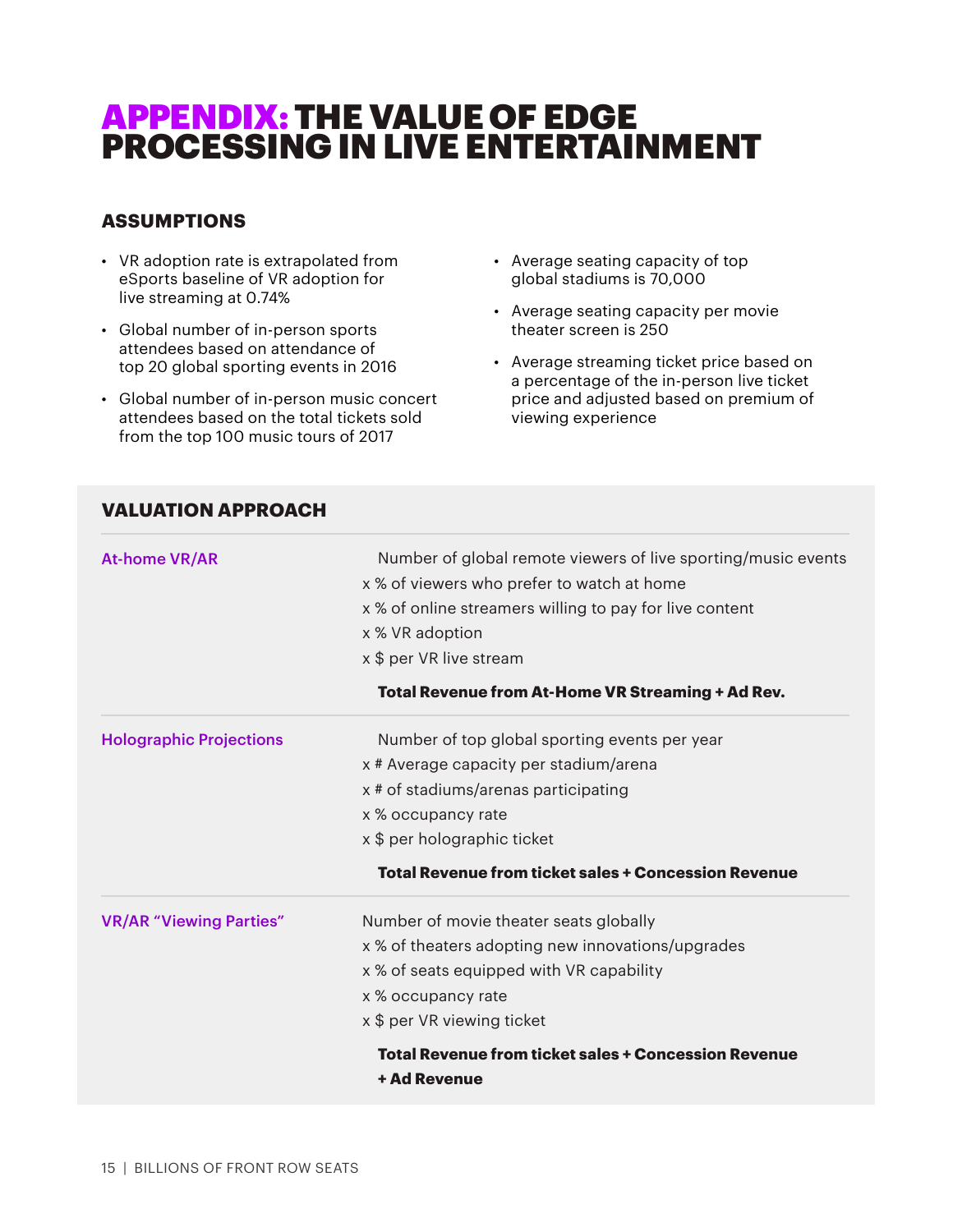## AUTHORS

### **WESTERN DIGITAL CORPORATION**

**David Tang** SVP, Corporate Marketing dave.tang@wdc.com

**Judy Fujii-Hwang** Corporate Brand and Thought Leadership judy.fijii-hwang@wdc.com

**Kris Rangarajan**  Sr. Manager, Corporate Marketing and Social Media kris.rangarajan@wdc.com

#### **ACCENTURE STRATEGY**

**Esther Colwill** Managing Director, Communications, Media, & Technology esther.colwill@accenture.com

**Shobit Arora** Senior Manager, CFO and Enterprise Value shobit.arora@accenture.com

**Alvaro Mendizabal** Senior Strategy Consultant, Communications, Media & Technology alvaro.mendizabal@accenture.com

**Alireza Safi** Senior Strategy Consultant, Advanced Customer Strategy alireza.safi@accenture.com

**Lincoln Lam** Strategy Consultant, Competitiveness Center of Excellence lincoln.lam@accenture.com

**Fabio Jaime** Strategy Analyst fabio.jaime@accenture.com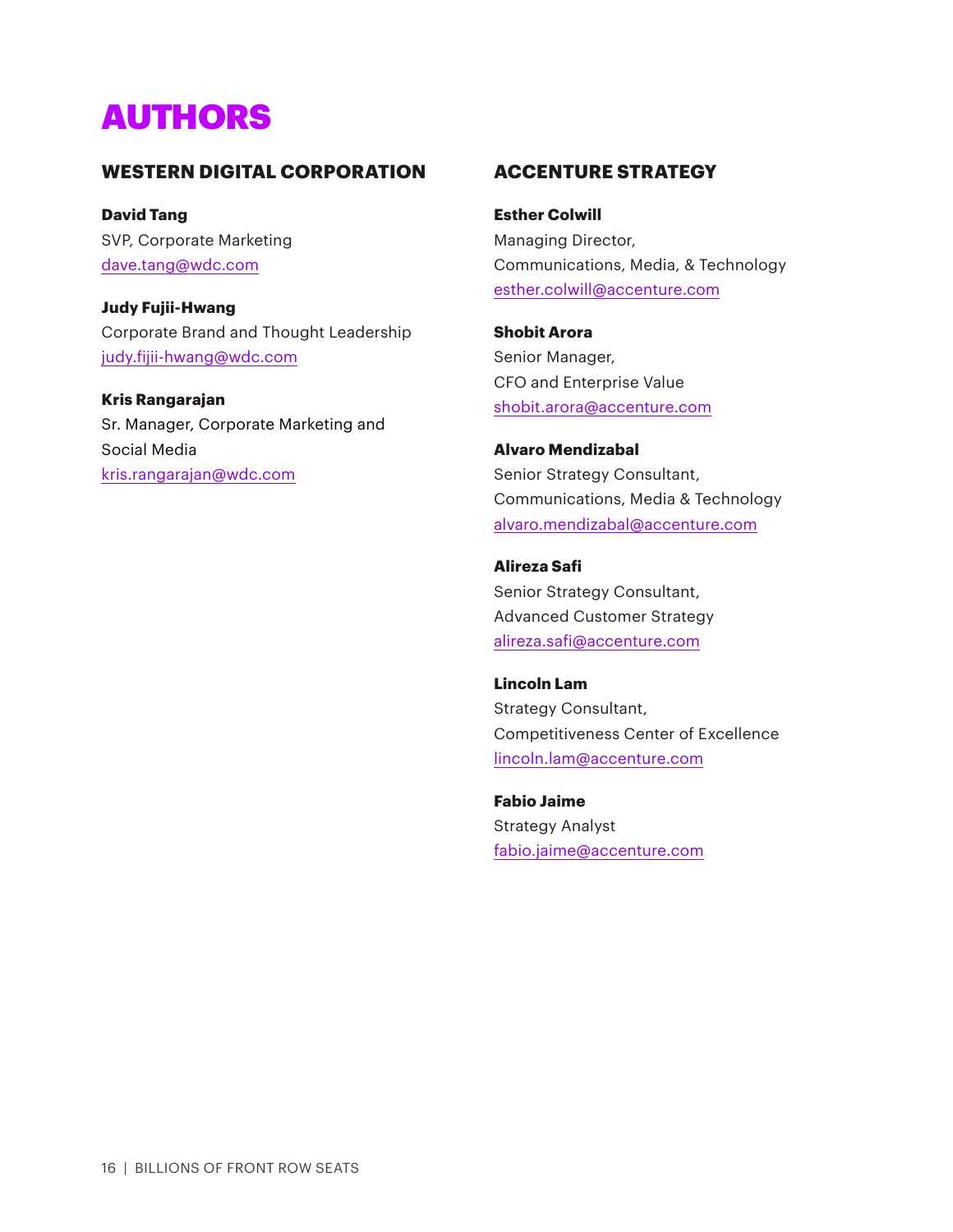### REFERENCES

- <sup>1</sup> Business Insider: http://www.businessinsider. com/heres-how-much-ip-traffic-will-be-videoby-2021-2017-6
- <sup>2</sup> Music Times: https://www.musictimes.com/ articles/59102/20151222/5-unbelievablestatistics-from-adeles-us-tour-ticket-sales.htm
- <sup>3</sup> FIFA: http://resources.fifa.com/mm/document/ affederation/tv/02/74/55/57/2014fwcbraziltvaudi encereport(draft5)(issuedate14.12.15)\_neutral.pdf
- <sup>4</sup> Gartner: https://www.gartner.com/ document/3759476?ref=activity
- <sup>5</sup> ABI Research and Qualcomm: https://www. qualcomm.com/news/onq/2017/02/01/vr-and-arare-pushing-limits-connectivity-5g-our-rescue
- <sup>6</sup> Gartner: https://www.gartner.com/document/386 7163?ref=solrAll&refval=203809911&qid=1707ea37 04bb1dedd65e975c0c282ecb
- <sup>7</sup> Telsa Suit: https://teslasuit.io/blog/virtual-reality/ vr-entertainment-from-fun-to-deep-fascination
- <sup>8</sup> CNN: http://edition.cnn.com/2010/TECH/ innovation/11/30/japan.world.cup.bid/
- <sup>9</sup> Forbes: https://www.forbes.com/sites/ charliefink/2017/10/25/can-vr-save-the-movietheater-or-the-mall/#607d290d2b0c
- <sup>10</sup> Washington Post: https://www.washingtonpost. com/entertainment/music/hd-broadcastsonce-the-future-of-opera-are-now-seen-bysome-as-its-demise/2016/07/14/d5763340- 3406-11e6-8758-d58e76e11b12\_story. html?noredirect=on&utm\_term=.359e008b00a8
- <sup>11</sup> Daily Mail: http://www.dailymail.co.uk/sport/ sportsnews/article-3675390/FIFA-raises-ticketprices-2018-World-Cup-cheapest-soaring-16- Brazil-2014.html
- <sup>12</sup> Music Times: https://www.musictimes.com/ articles/59102/20151222/5-unbelievablestatistics-from-adeles-us-tour-ticket-sales.htm
- <sup>13</sup> YouGov: https://today.yougov.com/topics/sports/ articles-reports/2017/08/08/59-sports-fanswould-rather-watch-games-home
- <sup>14</sup> Rolling Stone: https://www.rollingstone.com/ glixel/news/340000-people-watched-esportstournament-intel-extreme-masters-in-virtualreality-w472363
- <sup>15</sup> Sports Illustrated: https://www.si.com/techmedia/2018/01/03/nfl-ratings-decline-espn-foxnbc-network-tv
- <sup>16</sup> Ad Espresso: https://webcdn-adespressoinc. netdna-ssl.com/wp-content/uploads/2018/05/ Facebook-Ads-Cost-2017-eBook.pdf
- <sup>17</sup> North American Cinema Exhibitor Report: https://www.vipcinemaseating.com/content/ uploads/2016/08/North-American-Cinema-Exhibitor-Report-Redwood-Capital.pdf
- <sup>18</sup> Variety: https://variety.com/2018/digital/news/ oculus-venues-social-vr-live-events-1202824556/
- <sup>19</sup> Wireless Week: https://www.wirelessweek.com/ data-focus/2017/08/650-percent-increasevr-data-consumption-2021-expected-strainnetworks
- <sup>20</sup> Stellar: http://stellar.ie/trending/adele-is-finishedtouring-for-a-decade-but-shes-just-announcedtwo-final-gigs/40965
- <sup>21</sup> Daily Mail: http://www.dailymail.co.uk/tvshowbiz/ article-4891838/ABBA-tour-Australia-2019- HOLOGRAMS.html